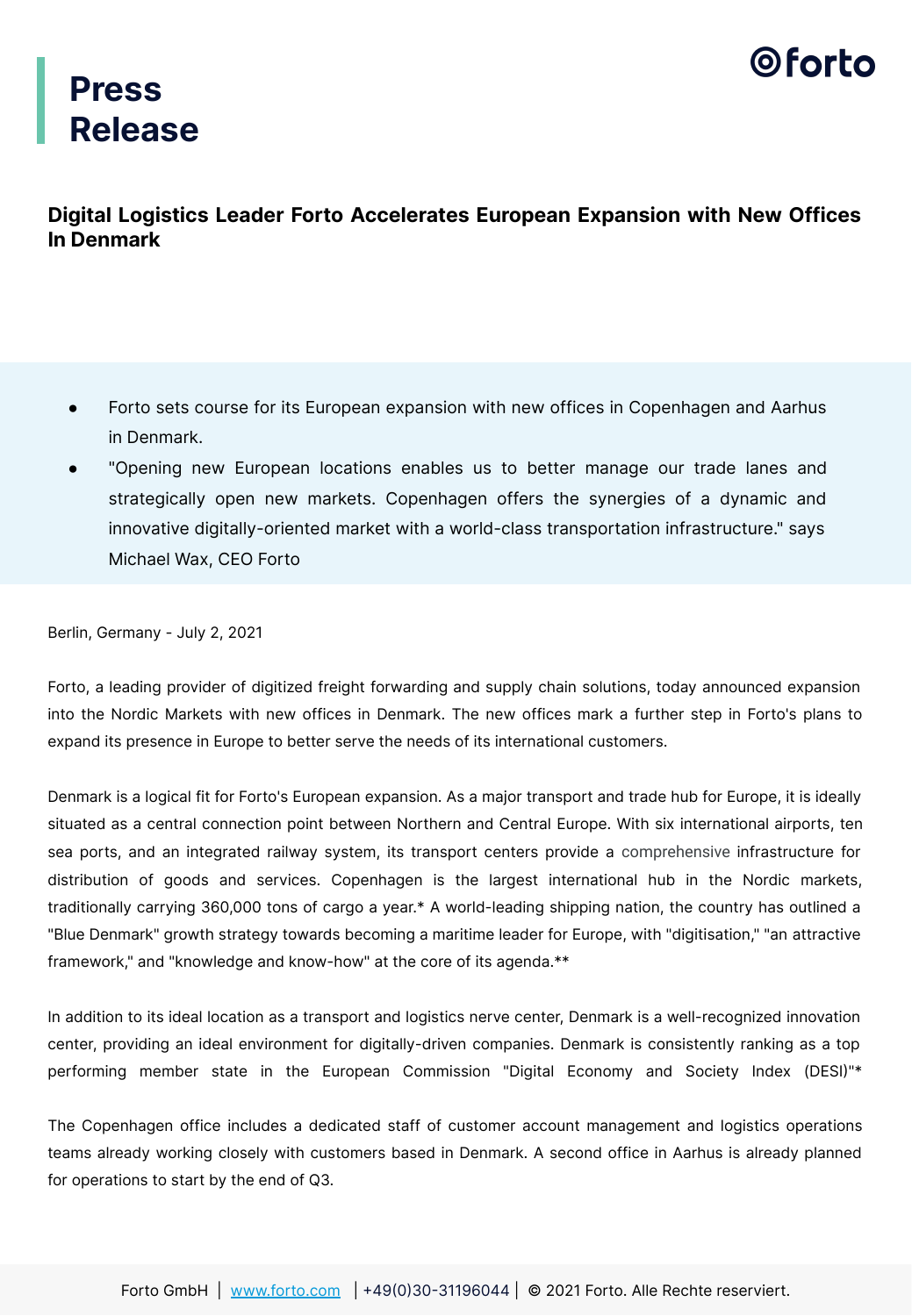## ©forto

According to Forto CEO Michael Wax, the company plans to establish multiple new European locations across 2021 and 2022. "As our business continues to expand, it is crucial to be in the right place to best serve the needs of our customers," said Wax. "Opening new European locations enables us to better manage our trade lanes and strategically open new markets. Copenhagen offers the synergies of a dynamic and innovative digitally-oriented market with a world-class transportation infrastructure."

Forto is leading a new generation of disruptive logistics companies, using its digital platform to simplify interactions, remove process friction, and increase supply chain visibility — in turn empowering customers with better insights to make smarter decisions. Leading brands across industries ranging from fashion, furniture, and electronics are working with Forto to manage the transport of their goods. Earlier in June, the company announced that it has successfully raised \$240M in an investment round led by SoftBank Vision Fund 2, with participation from Citi Ventures and G Squared, and strong backing from existing investors including Northzone, Inven Capital, Cherry Ventures, and Unbound. With this round, Forto's valuation now stands at \$1.2 Billion.

#### **PR contact:**

Forto GmbH I Alexandra Holzwarth I Senior PR Manager I [press@forto.com](mailto:press@forto.com) I www.forto.com

\*Sources:

- \* International Digital Economy and Society Index 2020 (DESI)
- \*\* [Ministry of Foreign Affairs of Denmark](https://www.dma.dk/Vaekst/VaekstBlaaDanmark/V%C3%A6kstplan2018/Sider/default.aspx)
- \*\*\* Danish Maritime Authority